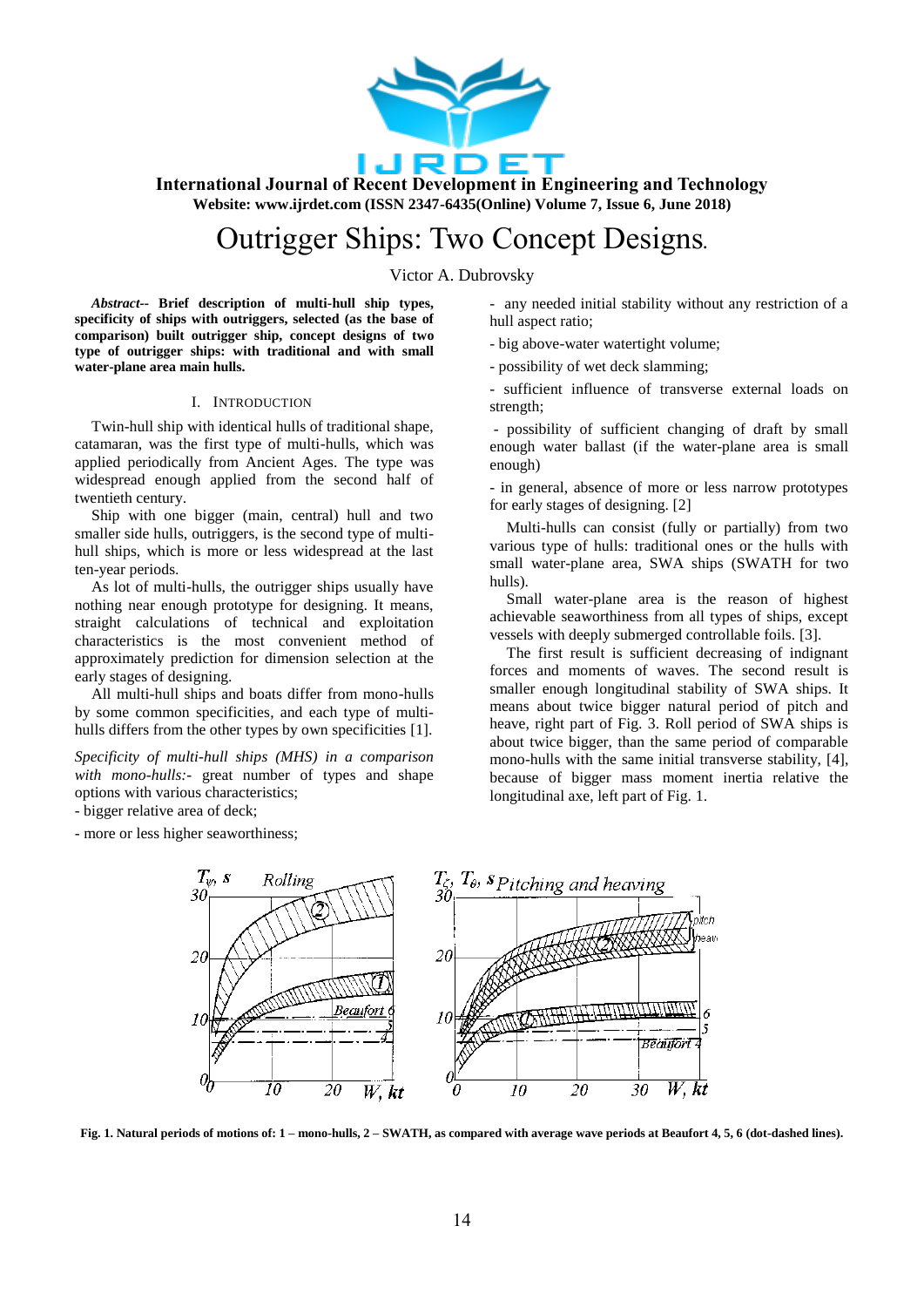

In its turn, bigger own periods of motions mean the resonance conditions at following waves and narrow headings in general, not at head waves, as of mono-hulls. SWA ship motions at following seas can have big enough amplitudes, but small enough accelerations, if there is not especially bigger damping, usually – by added motion mitigation foil, passive or active ones.

Outrigger ship with SWA main hull usually must have some pair of motion mitigation foils: three pairs, if the outriggers are at the middle, two pairs – if at stern.

It must be noted, active mitigation foils – as any motion mitigation systems – are more effective at SWA ships, because the mitigation forces and moments are comparable with decreased indignant action of waves.

In general, seakeeping of a SWA ship is about the same, as of mono-hull of bigger displacement at 5-15 times (in the dependence from achieved decreasing of relative water-plane area).



**Fig. 2. An example of pitch single amplitudes in head waves of two ships, displacement 4000 t: 1- catamaran (a ship with two traditional hulls), Sea State 5; 2 – the same, Sea State 6; 3 – duplus (a ship with two SWA hulls), Sea State 5; 4 – the same, Sea State 6.** 

Various dependence of speed is evident: pitch of the SWA ship drops with speed growth. If the pitch standard is 4 degrees, the SWA ship has nothing restriction of speed by pitch; and the ship with traditional hulls can`t

have speed bigger, than about 32 knots for Sea State 5 and bigger, than 10 knots for Sea State 6.



**Fig. 3. An example of pitch accelerations in head waves of the same ships: 1 – catamaran, Sea State 5; 2 – the same, Sea State 6; 3 – duplus, Sea State 5; 4 – the same, Sea State 6.**

If the acceleration standard is 0.4g, the catamaran can have speed about 17 knots at Sea State 5 and about 10 knots – at Sea State 6. And the duplus has nothing speed restriction by the standard at both states of sea.

Most simple draft variation is a specificity and possible advantage of SWA ships, because the needed water ballast is equal to (relative small) volume of thin struts. Bigger draft is effective for sailing in waves, and smaller draft – for harbors and shallow waters of any kinds.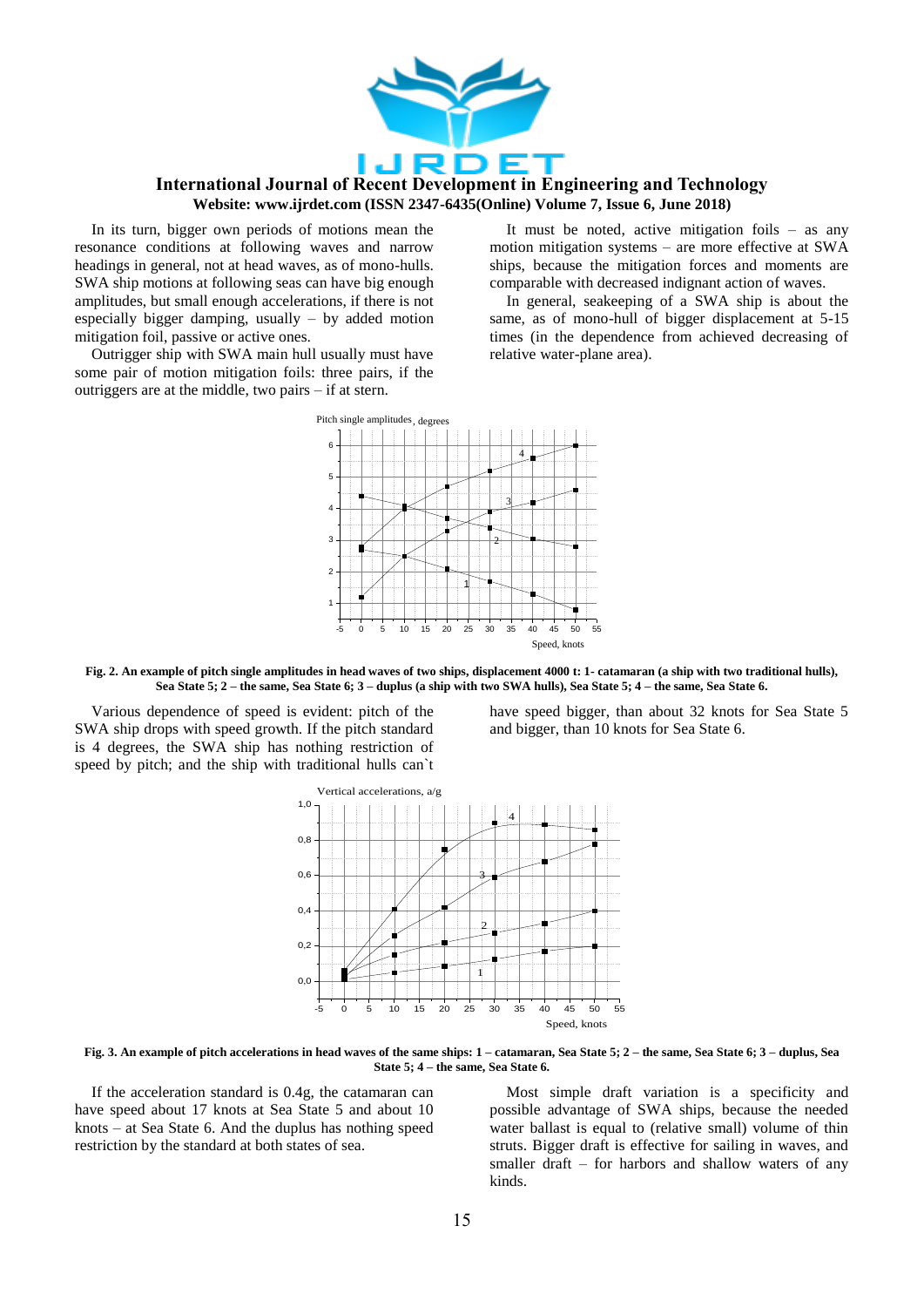

The main problem of SWA ships is an evident contradiction between low enough longitudinal stability and the demands of damage trim. Most effective method of the contradiction avoiding is filling in some end apartments by fire protected watertight foam. The list of filled in apartment can be defined by damage attitude calculations.

All outrigger ships with SWA main hull and usual shape of outriggers have bigger relative water-plane area, as the other SWA ships, because the usual outriggers have relative big water-plane area. It means such outrigger ships have slightly worse seakeeping, as "pure" SWA ships.

There are two groups of outrigger ships: with traditional main hull and with SWA main hull. These ships with traditional main hull and outriggers differ from the ships with small water-plane area (SWA) main hull by sufficiently higher role of main hull in transverse stability ensuring and by smaller longitudinal motions.

The examined below ships are "capacity-carriers", i.e. they need for relative big area of decks.

### II. BASE OPTION

Littoral Combat Ships of US Navy was selected as the base for an example of concept designing.



**Fig. 2. Littoral Combat Ship of US Navy at trials.**

Referring to official data, the ship have following main dimensions and general characteristics:

length overall 127.4 m, beam overall 31.6, two gas turbines LM2500, two diesels MTU32.6 , design draft 4.6 m, full speed 44 kn, sprint speed about 50 kn, standard displacement 2750 T, full displacement 3100 T, range 4300 nm at 18 kn, two gas turbines LM 25000, two diesels MTU 20V8000, crew 40 +35, 1 x 57 mm gun, 24 Hellfire missiles, helicopter Seahawk MH-60R/S, 2 drones MQ + MQ8C fire Scouts.

Steel hull structure, light metal superstructure.

The other needed initial data were estimated by photos of external view and was supposed on the general base of combat and multi-hull ship statistics.

#### III. CONCEPT DESIGNING

### *3.1 Previously solutions [4].*

Some technic solutions were selected before beginning of variant designing of the alternative ships with conventional and SWA main hull.

The standard used for US Navy seems most simple and convenient for all types of ships: heel no more, than 10 degrees, at rest and for side wind of speed 100 knots (for unrestricted region of exploitation) or 50 knots (for restricted ones).

Both outriggers ensure the transverse stability.

Some restrictions of the overall dimensions are not known, except of draft at full displacement, but without of water ballast, the design draft is supposed equal to draft of the built ship.

*3.2. Preliminary added assumptions:*

- number of inner decks in the above-water platform  $N_1$  $= 2$ :
- height between the inner decks of above-water platform  $h_D = 3$  m;
- part of total platform weight in the full displacement at zero approximation  $w_p = 0.7$ ;
- relative volume of apartments for engines in the above-water platform  $(v_E = 0.05$  for diesels, 0.1 for gas turbines), the main engines and ship electric station are placed in the main hull gondola;
- relative part of displacement supply, system, equipment weight in the value of full displacement at the first approximation ( $w_s = 0.20$ );
- specific outlay of fuel on economy speed, kgf per a kWt at a hour, including lubricating oil outlay  $(a_F)$  is approximately about 0.235 for diesels, about 0.3 for gas turbines);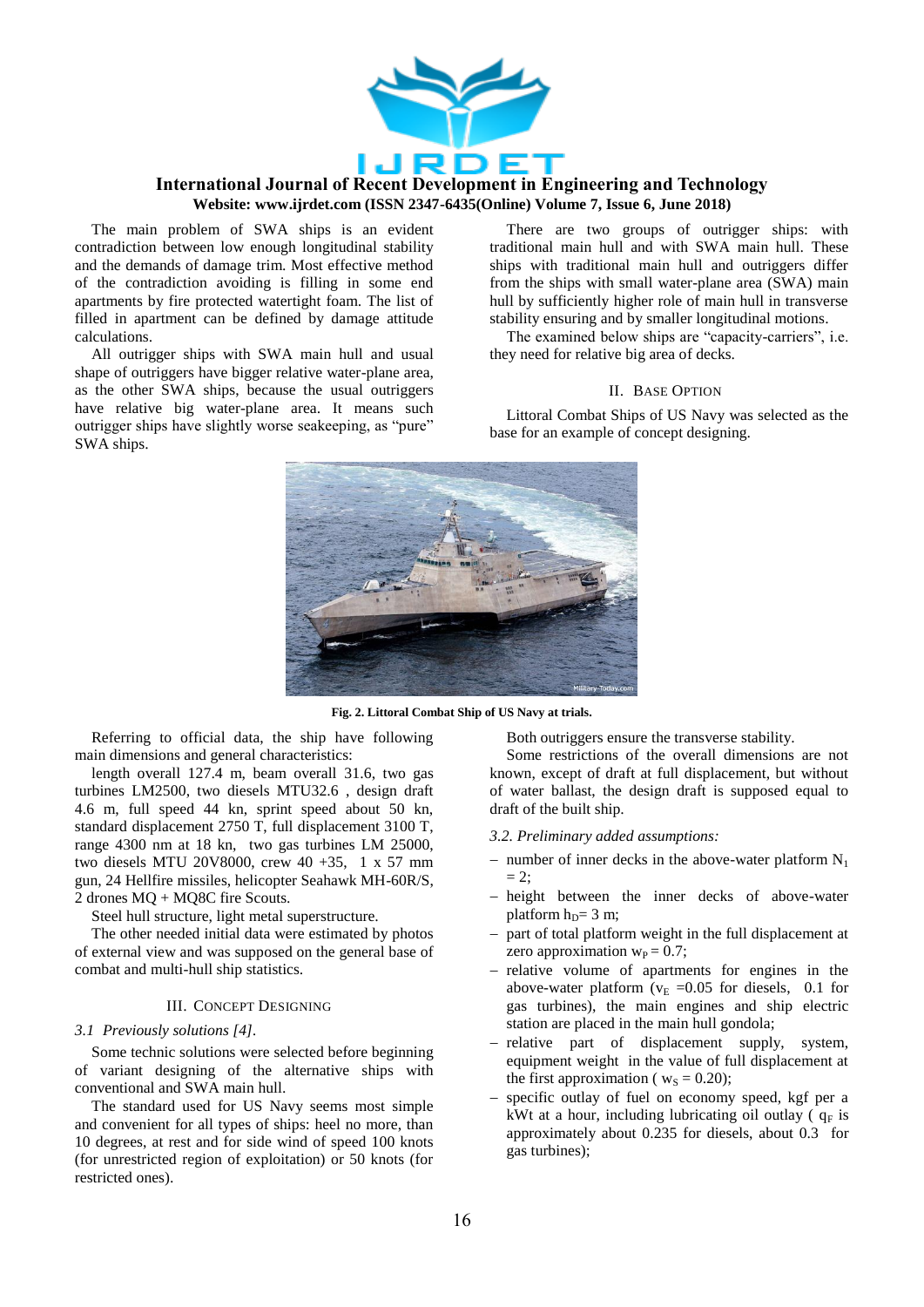

- $-$  the weight of primary engines (gas turbines with cylindrical gears and high-speed diesels), will be defined by engine catalogues after power definition; weight of shafts, propulsors, electric station will be taken into account by engine weight correction by coefficients of about 1.5 for diesels, about 2 for gas turbines;
- relative volume of a superstructure on the platform  $v_{SS}$  $= 0.2$ ;
- relative length of outrigger  $l_A = L_O/L = 0.5$ .
- specific weight of platform metal structure per a cubic meter of the platform inner volume  $q_W = 0.065$  t for steel structures.

Concept designing is based on the assumption on steel hull and superstructure.

*3.3. Initial data.*

The minimal needed initial data for outrigger ship designing are:

- needed payload  $P = 400$  t, needed deck area  $S_D$ = 8500 sq m;
- height between decks in the above-water platform  $h_D = 3$  m;
- full and economy speeds  $v_s$ = 50 knots (at full displacement),  $v_E$ = 18 knots;
- range  $R = 4300$  nm at economy speed.
- *3.4.* Main dimensions and general characteristics of designed ships

*(the first approximation) are shown at the following table.*

| Dimensions & characteristics                       | Base ship           | Traditional main   | SWA main hull   |
|----------------------------------------------------|---------------------|--------------------|-----------------|
|                                                    |                     | hull               |                 |
| Overall length $\&$ beam, m                        | $127.4 \times 31.6$ | $(137, 112, 97)$ x |                 |
|                                                    |                     | (27.4, 33.6, 38.8) |                 |
| Design draft (full displacement, w/out water       | 4.6                 | 4.6                |                 |
| ballast), m                                        |                     |                    |                 |
| Design draft at sea (full displacement, with water |                     | 5.75               |                 |
| ballast), m                                        |                     |                    |                 |
| Full displacement (w/out ballast), t               | 3100                | Abt. 4100          | Abt. 4350       |
| Power for speed 44 kn and full displacement, MWt   | 65                  | Abt. 88            | Abt. 82         |
| $\ast$                                             |                     |                    |                 |
| Power for speed 50 kn and full displacement        |                     | Abt. 130           | Abt. 120        |
| Main hull water-plane area, sq m                   | Abt. 915            | 1335               | 515; 420; 365   |
| Outrigger area of water-plane, sq m                | Abt. $250**$        | 150; 100; 75       | 145; 95; 70     |
| Relative water-plane area, $S_W/V^{2/3}$           | Abt. 5.5            | 5.25:5.0:4.93      | 2.5; 1.95; 1.65 |

\* in Russian practice, the full speed is defined at full displacement.

\*\* used initial stability standard is unknown.

#### IV. RESULT ANALYSIS

Evidently, all steel structure is the reason of full displacement increasing in a comparison with built ship. The same design draft is the reason of bigger beam of the main hull of the designed ship with traditional hull shape.

The difference between full displacements of the designed options is small enough, but it can arose at the next stages of designing.

It seems evident the differences between option dimensions are small enough (at the first approximation) : supposed the same relative overall beam means the same overall length and beam for the constant total deck area; about the same full displacements and very narrow values of outrigger dimensions.

Lower values of the residual resistance coefficient of SWA main hull at full speed is the reason of slightly smaller installed power of the ship.

The main difference is smaller at about 2 times relative area of water-planes of the SWA options. It means corresponded decreasing of longitudinal motions at head waves.

#### V. CONCLUSIONS, RECOMMENDATIONS.

Design algorithm based on the needed deck area gives narrow enough overall dimensions at the first approximation. Material of hull structures, steel, is the reason of bigger full displacement of the designed ships in a comparison with the base ship.

Evidently smaller relative water-plane area of SWA ship means the defined advantage in motions at head waves.

Both designed options are recommended for further designing.

#### **REFERENCES**

[1] Dubrovsky, V., "Specificity and designing of multi-hull ships and boats", 2016, Nova Science Publishers, ISBN 9781634846158, USA, 210 p.